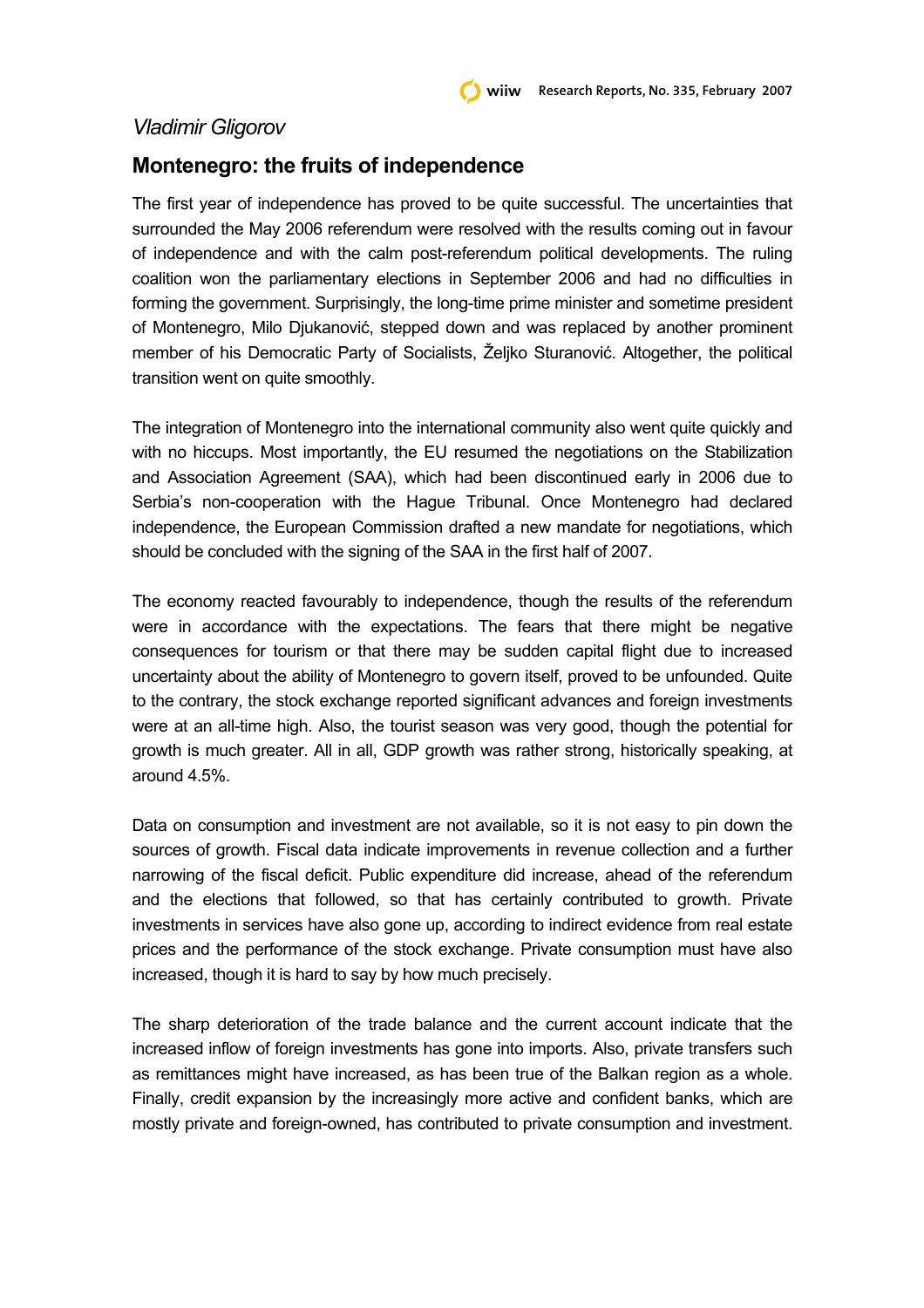These positive financial developments have been supported by price stability, with inflation being at a level that is quite comparable to that in the EU. Montenegro uses the euro, which has contributed positively to the expectations about inflation.

Unlike services, industrial production has continued to struggle. Growth has been 1% for the whole year. Given that de-industrialization has been rather severe in Montenegro, the continuing lack of vitality in this sector highlights problems with competitiveness. As in other economies in the Balkans with a large tourist sector, the emergence of the Dutch disease can be suspected. Data on wages and incomes do not necessarily confirm that, but it is questionable how reliable those are. It is also true that there are significant regional differences in this very small country, which are partly the consequence of its geography. Montenegro is very mountainous and its infrastructure is not developed enough for that not to be a problem for industrial development. Investments in roads and in the improvement of the railroads are being made, but that will take time.

The new government of Mr Sturanović is facing pressures to speed up reforms. As administrative capacity is not very high, both the design of reforms and their implementation are not easy tasks. Technical assistance from the USA has been helpful and it is to be expected that the EU will increase its presence too now that the country is nearing its firs contractual relationship with the Union. For a number of years, the soundness of the fiscal sector was the main concern. With the aid and assistance of USAID, significant improvements have been achieved. The ministry of finance is confident that it will balance the general budget in the near future. Due to the fact that the country uses the euro, the main internal policy risks are associated with fiscal policy. With the elections over and with the prospects for growth improving, the risks to fiscal destabilization are very low indeed.

The prospects for growth in the short and medium run are quite good. Foreign investments should continue to flow into the country due to speeding up privatizations and the growth of tourism. The key challenge will be the turnaround in industrial production and an increase in employment. In the next couple of years, significant advances in administrative capacity have to be made in order to speed up the process of EU integration.